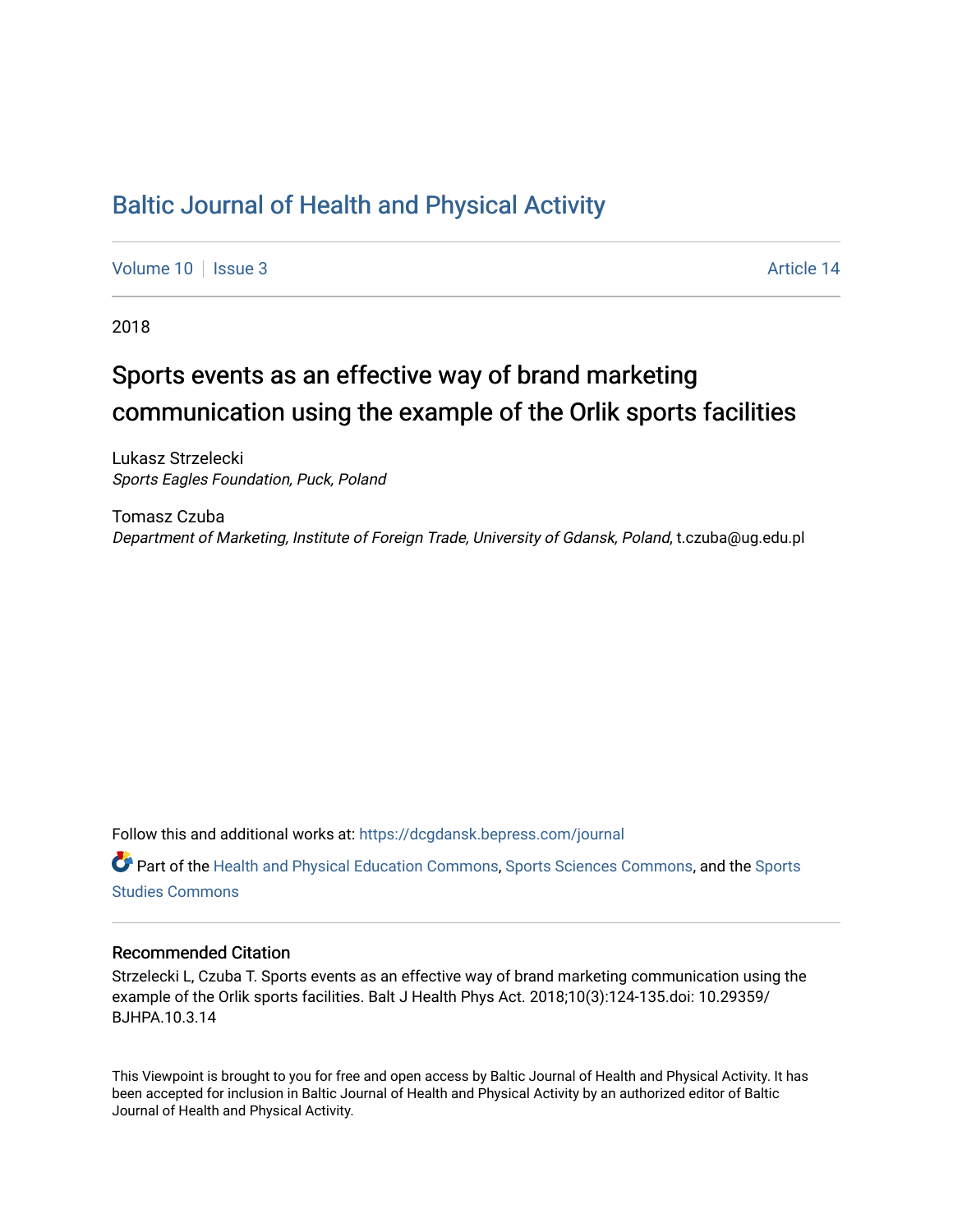# **Sports events as an effective way of brand marketing communication using the example of the Orlik sports facilities**

**Authors' Contribution: A** Study Design **B** Data Collection **C** Statistical Analysis **D** Data Interpretation **E** Manuscript Preparation **F** Literature Search

**G** Funds Collection

<sup>1</sup> Sports Eagles Foundation, Puck, Poland

**Łukasz Strzelecki1 ABCDEF, Tomasz Czuba2 ABCDEF**

2 Department of Marketing, Institute of Foreign Trade, University of Gdansk, Poland

#### **abstract**

The aim of this paper it to place marketing in the sports context and to explain what sports marketing is today and to show how to effectively implement brand marketing communications using sports facilities. Thus, the object of the authors' research has been effective marketing communication, with special focus on brand marketing communication at the Orlik sports facilities. Towards this end, the available literature on the subject has been analysed. The authors have attempted to capture the specific character of marketing communication in sport with a view to define conditions for its maximum effectiveness. Apart from the analysis of literature on the subject, the authors have performed their own empirical research (a survey). Based on the gathered material, i.e. the analysis of available literature on the subject and the survey results, it has been concluded that people participating in sporting activities organised at the Orlik facilities notice the marketing communications addressed to them by various brands. The brands that are present in sports facilities are positively assessed by the users, and thus contribute to building a positive image of brand owners. Thus, it may be concluded that an appropriate selection of advertised brands and a well-constructed marketing communication will effectively enhance the value of brands.

**Key words:** brand, marketing communications, marketing in sport, quantitative research.

| article details               |                                                                                                                                                                                                                                                                                                                                                                                                                                                                                                                                                                                                                                                                                                                                                                                                                                                               |  |  |
|-------------------------------|---------------------------------------------------------------------------------------------------------------------------------------------------------------------------------------------------------------------------------------------------------------------------------------------------------------------------------------------------------------------------------------------------------------------------------------------------------------------------------------------------------------------------------------------------------------------------------------------------------------------------------------------------------------------------------------------------------------------------------------------------------------------------------------------------------------------------------------------------------------|--|--|
|                               | Article statistics: Word count: 4,341; Tables: 1; Figures: 5; References: 19                                                                                                                                                                                                                                                                                                                                                                                                                                                                                                                                                                                                                                                                                                                                                                                  |  |  |
|                               | Received: April 2018; Accepted: August 2018; Published: September 2018                                                                                                                                                                                                                                                                                                                                                                                                                                                                                                                                                                                                                                                                                                                                                                                        |  |  |
|                               | Full-text PDF: http://www.balticsportscience.com                                                                                                                                                                                                                                                                                                                                                                                                                                                                                                                                                                                                                                                                                                                                                                                                              |  |  |
| Copyright                     | © Gdansk University of Physical Education and Sport, Poland                                                                                                                                                                                                                                                                                                                                                                                                                                                                                                                                                                                                                                                                                                                                                                                                   |  |  |
| Indexation:                   | Celdes, Clarivate Analytics Emerging Sources Citation Index (ESCI), CNKI Scholar (China National Knowledge<br>Infrastructure), CNPIEC, De Gruyter - IBR (International Bibliography of Reviews of Scholarly Literature in<br>the Humanities and Social Sciences), De Gruyter - IBZ (International Bibliography of Periodical Literature in<br>the Humanities and Social Sciences), DOAJ, EBSCO - Central & Eastern European Academic Source, EBSCO -<br>SPORTDiscus, EBSCO Discovery Service, Google Scholar, Index Copernicus, J-Gate, Naviga (Softweco, Primo<br>Central (ExLibris), ProQuest - Family Health, ProQuest - Health & Medical Complete, ProQuest - Illustrata: Health<br>Sciences, ProQuest - Nursing & Allied Health Source, Summon (Serials Solutions/ProQuest, TDOne (TDNet),<br>Ulrich's Periodicals Directory/ulrichsweb, WorldCat (OCLC) |  |  |
| <b>Fundina:</b>               | This research received no specific grant from any funding agency in the public, commercial, or not-for-profit<br>sectors.                                                                                                                                                                                                                                                                                                                                                                                                                                                                                                                                                                                                                                                                                                                                     |  |  |
| <b>Conflict of interests:</b> | Authors have declared that no competing interest exists.                                                                                                                                                                                                                                                                                                                                                                                                                                                                                                                                                                                                                                                                                                                                                                                                      |  |  |
| <b>Corresponding author:</b>  | Dr Tomasz Czuba, Uniwersytet Gdański, Wydział Ekonomiczny, Instytut Handlu Zagranicznego, Zakład Marketingu,<br>ul. Armii Krajowej 119/121, 81-824 Sopot; e-mail: t.czuba@ug.edu.pl.                                                                                                                                                                                                                                                                                                                                                                                                                                                                                                                                                                                                                                                                          |  |  |
| <b>Open Access License:</b>   | This is an open access article distributed under the terms of the Creative Commons Attribution-Non-commercial<br>4.0 International (http://creativecommons.org/licenses/by-nc/4.0/), which permits use, distribution, and<br>reproduction in any medium, provided the original work is properly cited, the use is non-commercial and is<br>otherwise in compliance with the license.                                                                                                                                                                                                                                                                                                                                                                                                                                                                          |  |  |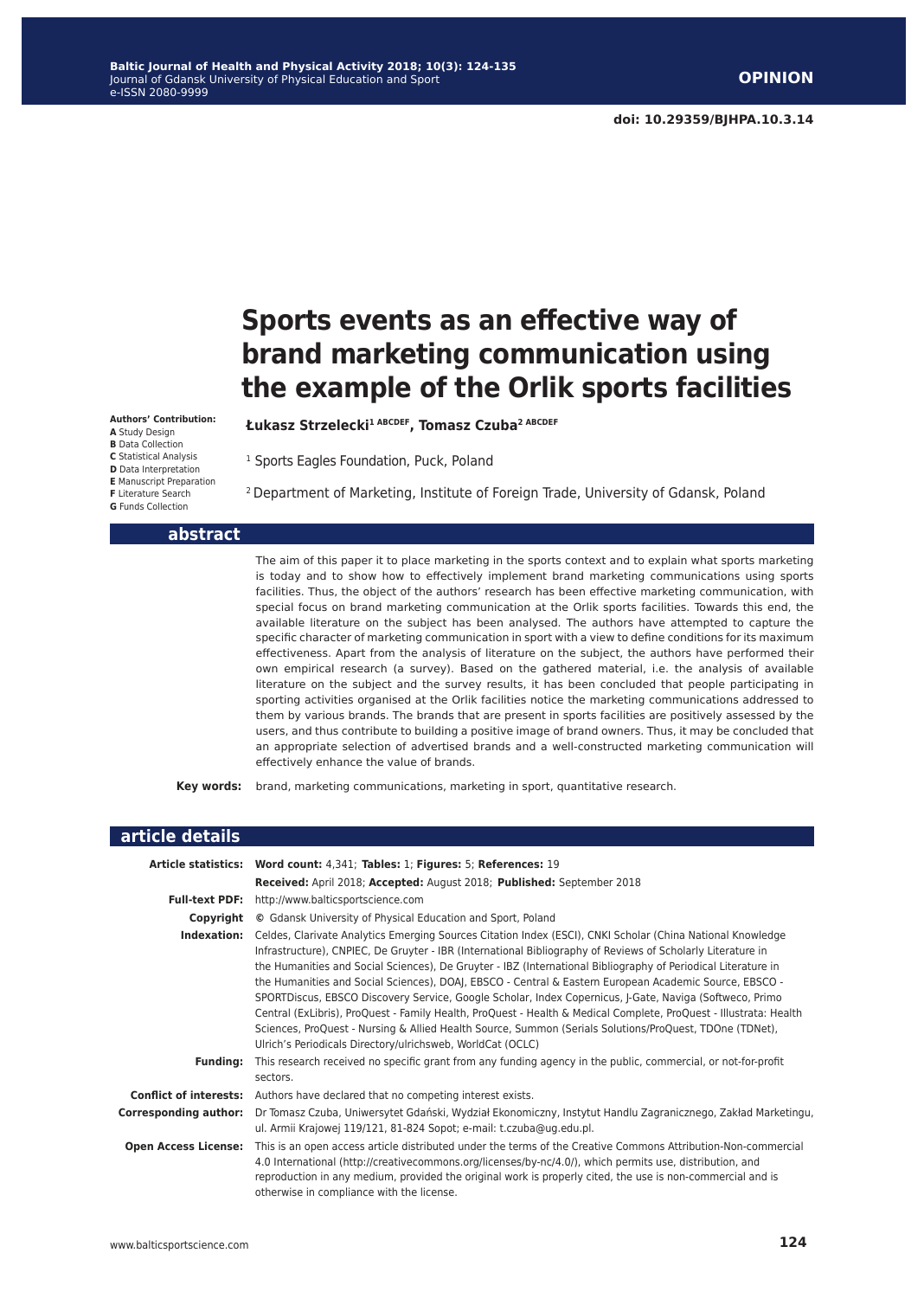### **introduction**

Increasing public awareness of exercise and physical culture means that year on year more and more people are using sport facilities. Due to the growing need for sports and for sporting events in general in Poland, there has been more focus on the 'Orlik 2012' facilities, which offer regular activities, tournaments and sports and recreational events catering for a multi-generational public. Thus, the Orlik facilities have become a place buzzing with sports events, a place of brand marketing communications and a place for commercialisation in sport-for-all.

The wide reach of the project entitled Lokalny Animator Sportu (Local Sports Promoter), initiated by the Ministry of Sport and Tourism and implemented by Fundacja Orły Sportu (Sports Eagles Foundation), offers possibilities to organise country-wide sports events, in cooperation with business partners for whom the CSR ethos plays a key role in marketing communications. The aim of this paper is to demonstrate the potential that Orlik facilities have in terms of marketing communications for different brand categories: from brands addressed to individual customers to those on an industrial scale. The sport-for-all market still remains an unexploited area vis-à-vis brand exposure. Most companies focus on professional sport while neglecting ordinary users. The opportunity of direct communication with almost 18 million people visiting Orlik facilities every year is an asset that no other traditional forms of communication can offer.

#### **marketing and sport**

When discussing marketing communications at sports events, one should focus, initially, on basic terms that would serve to explain the functioning of marketing in the sports industry in general. Firstly, the marketing itself means subordination of all activities in the area of product manufacturing and trade to a single primary goal, which is to meet the needs of the buyer [1]. In sport, a product may be: a broadly understood sports event, a match or an athlete. Therefore, it is these three elements that satisfy the human need for contact with sport.

What then does the term sport mean; What is sport about? In a broad conceptual sense, sport is an activity, practiced systematically according to an established set of rules and characterised by a significant competitive factor and by a tendency to achieve better results, aimed at demonstrating physical ability [3]. However, the term sport also has a narrower meaning. It comes from a Latin word desportare, which may be translated as to relax or to entertain oneself. Thus, *sport* is most frequently defined as a form of conscious and voluntary human activity aimed at improving physical strength and ability, performed according to certain established rules. Nevertheless, scientific literature on the subject has always emphasised the complex nature of sport as a social phenomenon, involving not just competition, fitness and physical ability, but also related to health, hygiene, religion, art, entertainment, play, work, policy and raising and educating the young [19]. In the 21st century sport has also become a branch of economy, and, as A. Sznajder puts it, an industry in itself and thus a kind of activity directly or indirectly connected with sport, an activity to the functioning of which sport makes a significant contribution. Since the beginning of the new millennium Polish sport has been functioning more like business, and thus business ideas have been used to manage its product and brand, and nowadays sports events are created and sold like typical consumer products. Athletes work on their image with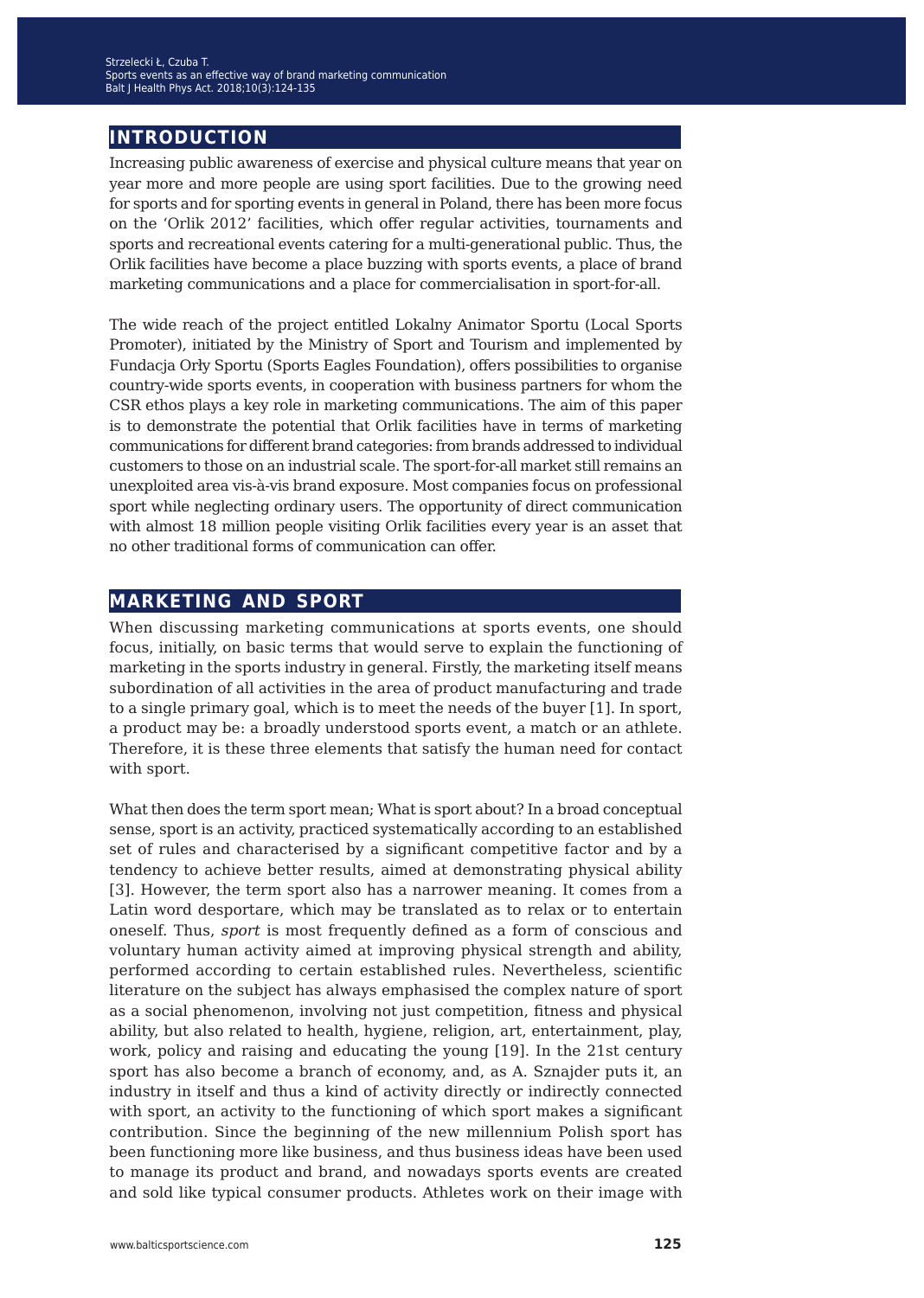the use of a variety of marketing strategies and by participating in activities promoting both products and the said image. It should be remembered that the position of sport in the concept of marketing is two-fold and may be described as marketing through sport and the marketing of sport. Sometimes a sports event is identified with a product, even though in reality sport has none of the features of a typical product. The characteristics and elements that distinguish sport from other products include: positive and joyful competition, escape from real time and place, different rules and regulations, physical ability and physical training of oneself [16].

#### **marketing of sport and marketing through sport**

The first concept of marketing through sport assumes using sport as a promotional vehicle [13]. A similar understanding of this concept has been demonstrated by the German school of sport marketing, where 'Marketing mit Sport' is defined as exploitation of rights in the communication sphere by third persons, e.g. sport sponsoring, advertising featuring sport, and as obtaining license rights to sport organisations [7]. Also, the term marketing of sport has several meanings. In one of them, a set of marketing tools is assumed to be used to communicate with consumers, and the benefits of practicing sport and of participating in a sports event are highlighted [9]. The idea is presented differently by one of the pioneers of sports marketing. In 1979, in the Advertising Age magazine, the term marketing of sport was defined by Jeffrey L. Kesler, who for years had been one of the creators of marketing in the sports sector. As defined by Kesler, marketing of sport means 'actions and decisions taken by experts in the field of industrial products and services marketing that use sport as a tool to promote products and services' [9]. Taking a look at both of the above-mentioned concepts of using sport in marketing, it should be said that regardless of their direct application, they play one common role, namely, they combine marketing activities of various sports actors: sport organisations, clubs and associations and organisers of sports events on the one hand, and sponsors and enterprises that normally operate outside of sport on the other. Thus, companies from various non-sports sectors, wishing to satisfy the needs of consumers of sports products, get involved in selected forms of supporting sport with a view to deriving some marketing benefits from them, and in this way increasing the involvement of marketing through sport, featuring athletes and sports events that serve to prove not only the credibility but also the reliability of products.

### **marketing communication in sport** ‒ **pr**

Public relations activity in sport is a voluntary, planned and continuous effort aimed at creating and maintaining mutual understanding between a sport organisation and its environment. In a practical sense, such activity includes the following elements: publicity, image and identity [10]. A modern sport organisation cannot afford to neglect such an important element as PR. It is thanks to PR that sports events attract publicity, athletes build their image, and sports fans can identify with sport or with a specific sports team or sports facility. The outcomes required for brand communication in sport may be achieved by distinguishing (MR) – media relations and (CR) – community relations [10]. However, despite such distinction between the two (CR and MR), the key to success is the final image of the sport organisation and what people think of it. Therefore, PR experts attempt to build positive associations with sport, such as fascination, health, physical activity, youth, pleasure and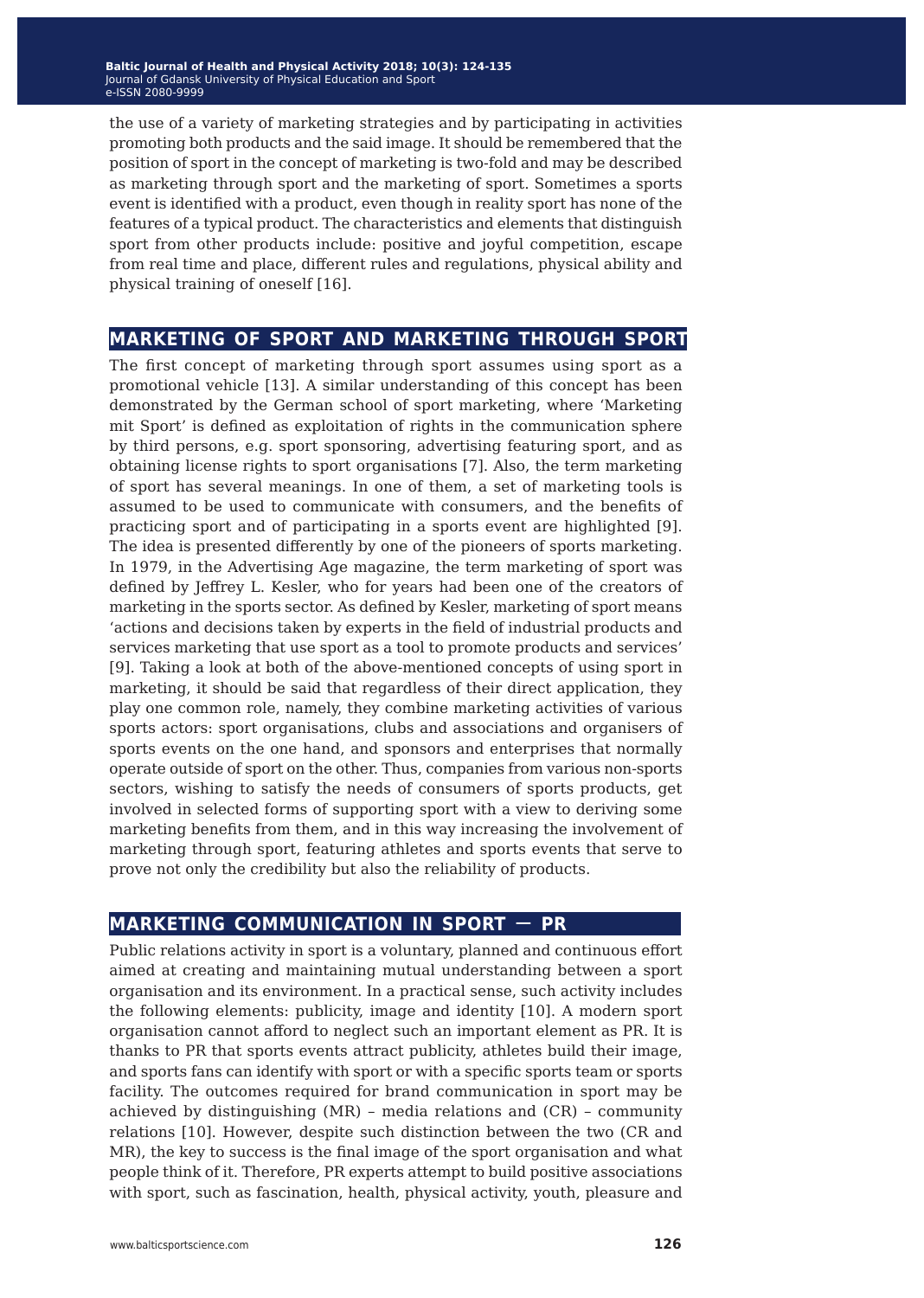entertainment, and the joy of being in a group. Such an approach may have positive effects, but it may also lead to the loss of one's own identity, in so far as the sponsoring assumes a greater importance than the actual sport. It should be remembered that sport can have both passive and active forms, and the same can be said about sports fans – they can be both active and passive. For this reason, in developing a PR strategy in sport, direct tools and contacts should be used, e.g., sales and phone calls, as well as indirect contacts, namely word and image. To enhance the impact of words and images, mass media are used, as mass media shape public opinion directly. Many sports actors also use press information, press conferences and press, radio or TV interviews.

Social media is a new form of marketing communications in sport which keeps growing in importance and which plays an increasingly significant role. Social media can be defined as new media technologies enhancing interactivity and joint creation, which in turn allow for development of content generated by their users and for sharing such content between organisations and individuals [4]. Contemporary sport organisations frequently benefit from the latest technology development and, in many cases, they are pioneers introducing cutting-edge IT solutions in their communication with stakeholders, both in their own industry and in the entire economy. Social media is one of the tools used most often, and it has become a leader in communication and PR services. Social media puts its users in a position that is more symmetrical in relation to other individuals, the traditional media and the plethora of organisations operating in the public domain. First of all, the user is transformed into a participant, both active and creative. Secondly, this participant becomes important from the point of view of other participants of the ecosystem – his/ her opinions, attitudes, emotions and choices have a real impact on reality. Participants may include groups, organisations and individuals [5]. As one can see, in the 21st century social media may be used not just for information activities but also to involve the customers directly. Such a form of bilateral communication, offering feedback as well as an opportunity to implement social initiatives, was not possible twenty years ago, when the only way to reach sports fans were sports events.

#### **a sports event** ‒ **events as a form of emotional motivation**

Talking about sports events as conveying emotional motivation, i.e. the kind of motivation that is most desirable by marketers, one should first of all highlight the focus on experience and on the emotional impact of the event [2]. Sport carries a unique emotional load that other branches of economy may only dream of. Taking into account the features of sports events distinguished by Wolf Rübner, one may notice the following elements: staged communication, dramaturgy, dynamic group process, symbols and rituals. Analysing the said characteristics, it may be concluded that sports events have a competitive advantage. They are unique and rare, special and short-lived, and they are artificially created [2]. As a result, communication and marketing measures taken at such events have s specific and unique character. According to Freyer, sports events, including the biggest mega-events, are characterised by a large number of visitors, supra-regional interest and extensive media coverage.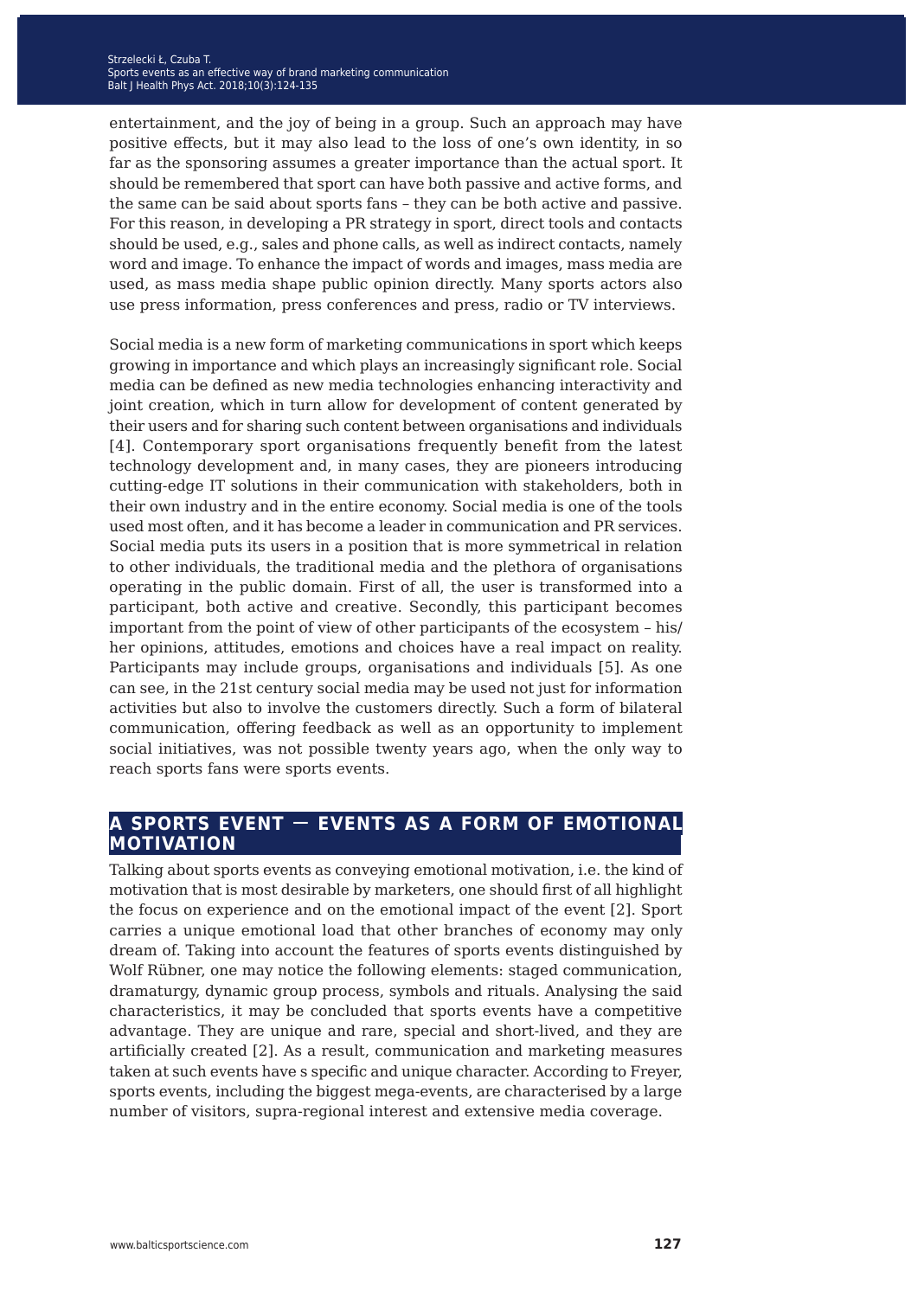**Baltic Journal of Health and Physical Activity 2014; 1(1): 1-4 Baltic Journal of Health and Physical Activity 2018; 10(3): 124-135** Journal of Gdansk University of Physical Education and Sport Journal of Gdansk University of Physical Education and Sport e-ISSN 2080-9999 e-ISSN 2080-9999



#### **sporting image of towns, communities and distrticts**

Discussing the issue of athletic tournaments and sports events as an effective way of brand marketing communications using as an example the Orlik sports grounds, one cannot neglect the local and global dimension of the impact generated by these facilities. Because of their location, the Orliks have the biggest impact on local communities. Furthermore, considering the scale of the project and the number of facilities (2604 Orlik sports grounds throughout Poland), one may also talk about the global impact they create. Generally speaking, contemporary sport has many diverse forms. Its cultural importance is manifested in its global reach, as sport is the most popular form of culture and a significant element of mass culture [6]. For this very reason, towns, communities and regions have increasingly employed sport as a means of communication. Local governments make use of the Orlik facilities to implement their strategy aimed at developing physical culture among children, youth, adults and seniors. In many cases the Orlik facilities themselves have become a site for marketing communications of local, nation-wide and global companies. For years, sport has been a product that has contributed to building their positive image, both among local communities and tourists. In EU countries, scientific interpretation of data on the structure and motivation of people participating in sports and recreational physical activity is quite important, as is evaluation of the sports policy at local and regional levels, and assessment of the effectiveness of programmes supporting local sport [6]. As regards the use of 'Orlik 2012' facilities, this translates directly into funds obtained in local government – partner cooperation. Local authorities are more willing to engage in nation-wide schemes, such as for example the 'Lokalny Animator Sportu' (Local Sport Promoter) programme, financed by the Ministry of Sport and Tourism. Therefore, contemporary local sport has a significant social dimension (spending free time – local sports events, youth behaviour patterns and rules; body culture – fitness, health-promoting behaviour, improved life quality; socialisation – strong relationships and bonds in sport organisations; social and civic activity – association movement and voluntary service in sport, local sport lobbying), as well as an economic dimension (work – employment, promotion of towns and regions through sport, sport and recreation facilities); and the educational dimension (personnel training – regional education policy, voluntary service, local sports manager, social and civic activity, healthpromoting behaviour, youth behaviour patterns and rules) [6].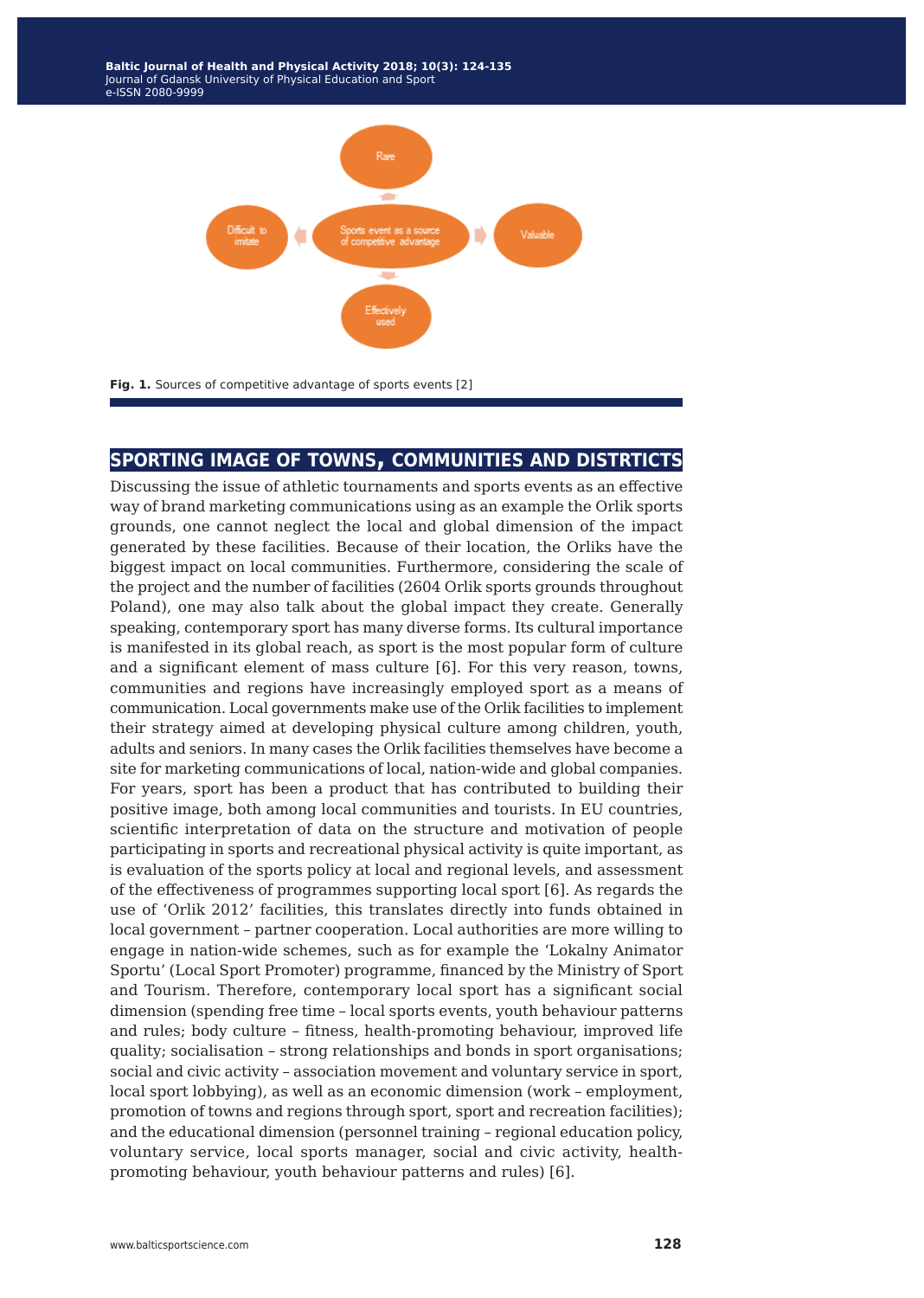#### **ways of brand communications based on the example of the orlik sport facilities**

Sport and sports events oftentimes become identifiable elements of promotion and marketing policy. Frequently, the very best events and teams are colloquially called 'brands in themselves". What then does the word brand mean, what is its essence? Literally, a brand may be defined as a 'name, term, sign symbol (or a combination of these) created or developed to identify the product (or service) and to differentiate them from those of the competitors [11]. The brand, however, is in fact much more than just an inscription or a logo distinguishing from other entities. A brand is a combination of a physical product, brand name, packaging, advertisements and supporting activities connected with product distribution and price; it is a combination which provides the consumer with distinguishing functional and/or symbolic benefits, and in result it creates a loyal group of buyers, thus allowing [a company] to achieve a leading position on the market [8]. Thus, apart from the brand itself, we may also distinguish buyers who are willing to use the brand.

#### **brands in sports events**

In the sport context, we may talk about sports organisations, associations, clubs, players, games and events which all make up a given brand. As to the buyers, we often mean sport fans and participants of sports events. The great interest that accompanies certain sports events provides an opportunity to present specific content to a wide audience. A lot of sports events are broadcast live by the media, in particular by TV stations. The audience, whether participating in a sports event directly or thorough media broadcast, get acquainted not just with the event but also with a set of various marketing messages. In effect, sports events are used by companies, non-profit organisations and territorial units as a means to communicate with the market and promote companies, their products and services as well as ideas and places [12]. In this way, companies make use of the human tendency to subconsciously memorise graphic signs and logos, which later will have positive connotations for the consumers when the target group make their shopping choices. Attracting famous brands also has an impact on how the events are perceived, and it evokes positive associations. A sports event that is supported by global or nation-wide companies gains credibility in the eyes of the audience. Additionally, using brands makes it possible to obtain funds from sponsors, and such funds may be used to organise a sports event or to increase its territorial, organisational and communication scope. Next to brands belonging to companies, also territory-specific brands appear more and more frequently and boldly. This creates an opportunity for towns and regions to promote their own local products. A possibility to reach a wide audience, namely sports fans on the local market, in the region, in the country, on the continent and for some events even world-wide, is an excellent opportunity to build brand knowledge and reap the resulting benefits [12].

### **sports marketing and sponsoring in brand creation**

The huge amount of positive emotions accompanying sports events has a favourable impact on brand creation through sport marketing and sponsoring. Moreover, sport represents a big market in which various consumers meet: sports fans, organisers, sympathisers, volunteers, participants of sport activities and athletes. Because of the characteristic features as outlined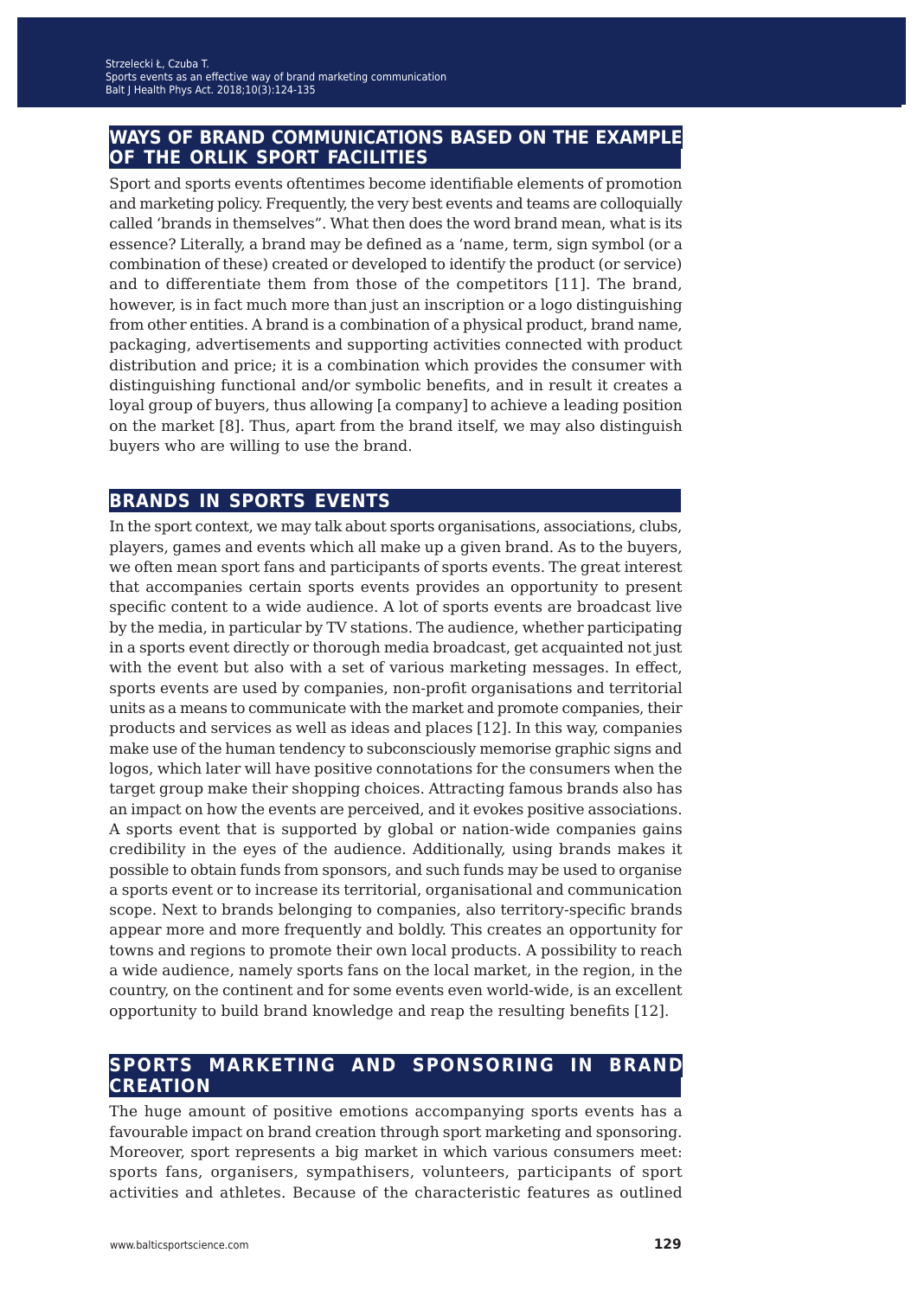activities and athletes. Because of the characteristic features as outlined above, sports marketing substantially differs from traditional marketing, and is distinguished by the following:

- cooperation between the organisation and marketing environment,
- broad range of knowledge among the audience (customers),
- unpredictable nature of the offer,
- volatile market trends,
- specific consumption manner,
- unpredictability of the service outcome and little impact on the shape and effect of the final product.

On the one hand, these differences pose a huge challenge for, and may even hamper the effectiveness of actions undertaken, but on the other hand, they provide an opportunity for achieving high efficiency (e.g. in the case of a spectacular victory or sports result, or an outstanding athlete's personality) [14]. A wide spectrum of sports stakeholders provides an opportunity for brands to participate in unique events and for image transfer. The trust built up in this way creates strong bonds that translate into the interest in a product or service offered under a given brand. The benefits arising from using sport for marketing and sponsoring purposes are very desirable and tempting for the organisation involved. Presentation of a product or a brand during short sporting events may bring about huge marketing benefits, but long-lasting effects may only be achieved by consistent, systematic long-term effort [18].

#### **commercialisation of sporting activity – a new active model of communication using the orlik facilities**

In 2017, many major brands known on the Polish and foreign market appeared during sporting events organised by Fundacja Orły Sportu (Sport Eagles Foundation). The money spent on physical culture, and thanks to commercialisation available for sport-for-all, has yielded returns in the form of a healthier society and has had a cultural impact – nowadays, sport is a form of entertainment and a way to meet people. Thanks to the greater involvement of the private sector and the extended range of the programme entitled 'Lokalny Animator Sportu' (Local Sport Promoter), which is implemented jointly by the Ministry of Sport and Tourism and local governments, the offer of the Orlik facilities has become more diversified, as evidenced by projects such as 'Dzień Sportu na Orliku' (Sports Day on Orlik). The project involved local communities and national sport stars, such as Cezary Trybański ‒ a basketball player and the first Pole ever in NBA, Paweł Mikołajczak and Mateusz Mika - volleyball players representing ONICO Warszawa and Trefl Gdańsk respectively, Maciej Szczęsny – a football player, Maciej and Tomasz Gębala – brothers competing in handball, Krzysztof Wiłkomirski – an Olympian and a judoka, and Filip Dylewicz from Trefl Sopot, to name just a few. Dzień Sportu na Orliku (Sports Day on Orlik) was an all-Poland event, funded from ministerial resources as well as from funds of state-owned companies, e.g., KGHM Polska Miedź S.A and Totalizator Sportowy, and a private company GO Sport. The event was carried out on 700 Orlik facilities, and it attracted over 50,000 participants, and its communication scope was estimated at PLN 300,000. Considering this undertaking, it should be stated that the financial issues play a major role in sport development. Today, we have excellent sports infrastructure which – if put to good use – may enhance the interest in sport and consequently increase the share of Polish population that becomes fit through physical activity. In this context, one of the primary tasks is the professionalization of the Orlik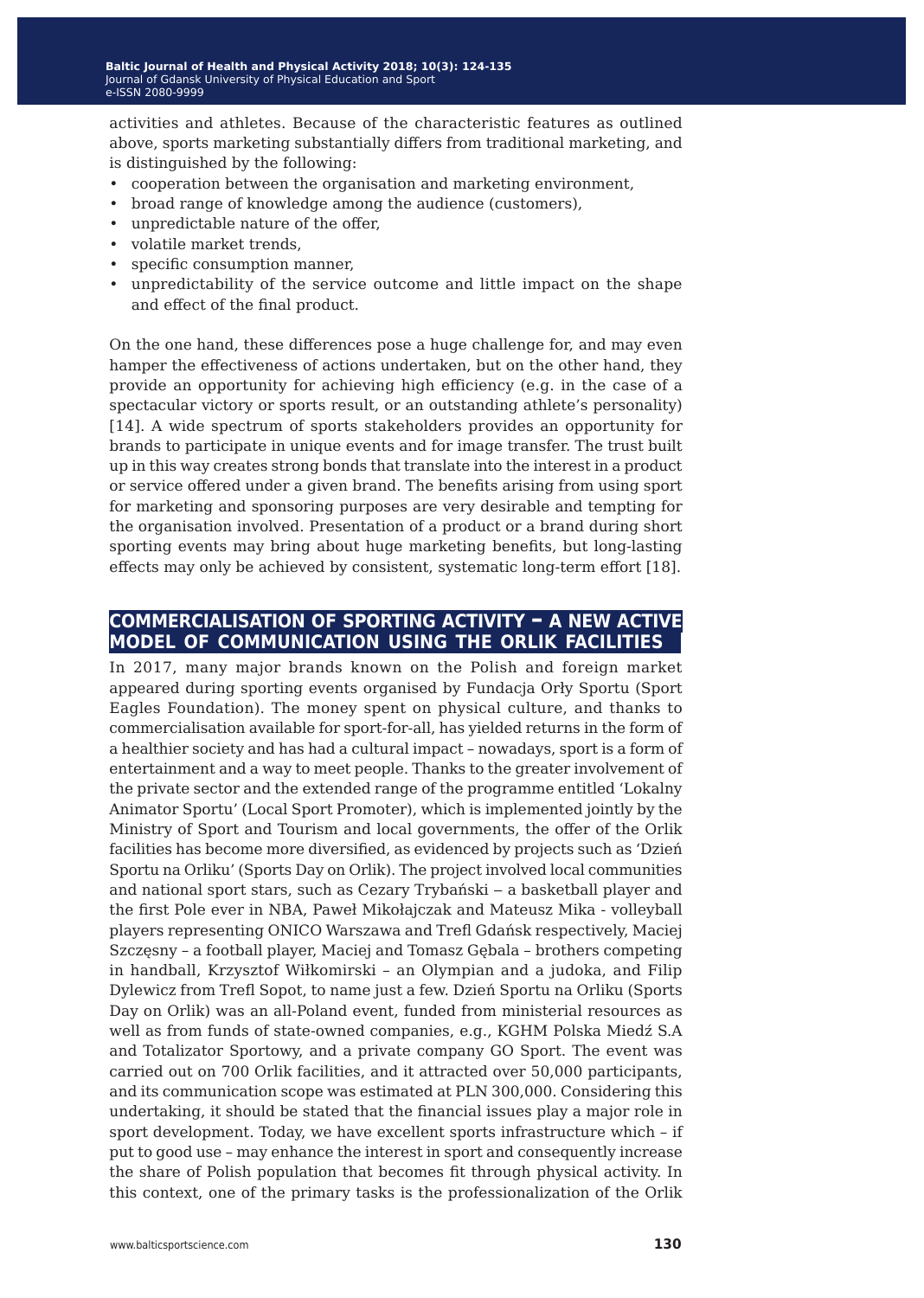facilities. Towards this end, the sports offer of the Orlik facilities is continuously increased and partners are sought to support new all-Poland sporting events. The support from commercial brands will be crucial in such activities.

#### **the orlik facility user profile**

To define the potential of various brands on the Orlik facilities, the authors have conducted their own empirical survey among people using these facilities (participants of sports activities). The survey, carried out between September and November 2017, covered whole Poland. The CAWI technique was used for the survey. 404 effective responses were obtained during the period considered. Characteristics of respondents who participated in the survey are presented in Table 1.

The basic aim of the survey was to establish the user profile of participants of sports activities organised on the Orlik facilities, by finding out:

- the frequency of attending the activities organised on the Orlik sports grounds,
- the average time spent per one-off activity,
- kinds of sports disciplines practiced on the Orlik sports grounds,
- the sports discipline practiced most frequently (preferred discipline),
- for how long has the preferred sports discipline been practiced,
- the level of interest in sport,
- the visibility of advertisements in the Orlik facilities during sports activities,
- the attitude of participants towards advertisements visible during sports activities.

Generally speaking, such characteristics of users served to verify the assumed hypothesis, namely: Marketing communications of brands at sports facilities (including Orlik sports grounds) build a positive brand image, thus enhancing positive reception of a given brand.

| Characteristics     |                     | Number of response | [%] of response |
|---------------------|---------------------|--------------------|-----------------|
| Sex                 | male                | 337                | 83.4%           |
|                     | female              | 67                 | 16.6%           |
|                     | total               | 404                | 100%            |
|                     | 18-29               | 83                 | 20.5%           |
|                     | 30-39               | 154                | 38.1%           |
|                     | 40-49               | 83                 | 20.5%           |
| Age                 | 50-59               | 66                 | 16.3%           |
|                     | over 59             | 18                 | 4.5%            |
|                     | total               | 404                | 100%            |
|                     | pupil / student     | 35                 | 8.7%            |
|                     | employed            | 340                | 84.2%           |
|                     | self-employed       | 8                  | 2.0%            |
| Professional status | retired / pensioner | 16                 | 4.0%            |
|                     | unemployed          | 5                  | 1.2%            |
|                     | total               | 404                | 100%            |

**Table 1.** Characteristics of participants of sports activities at the Orlik facilities (n = 404)

*Source: Own compilation, based on empirical research*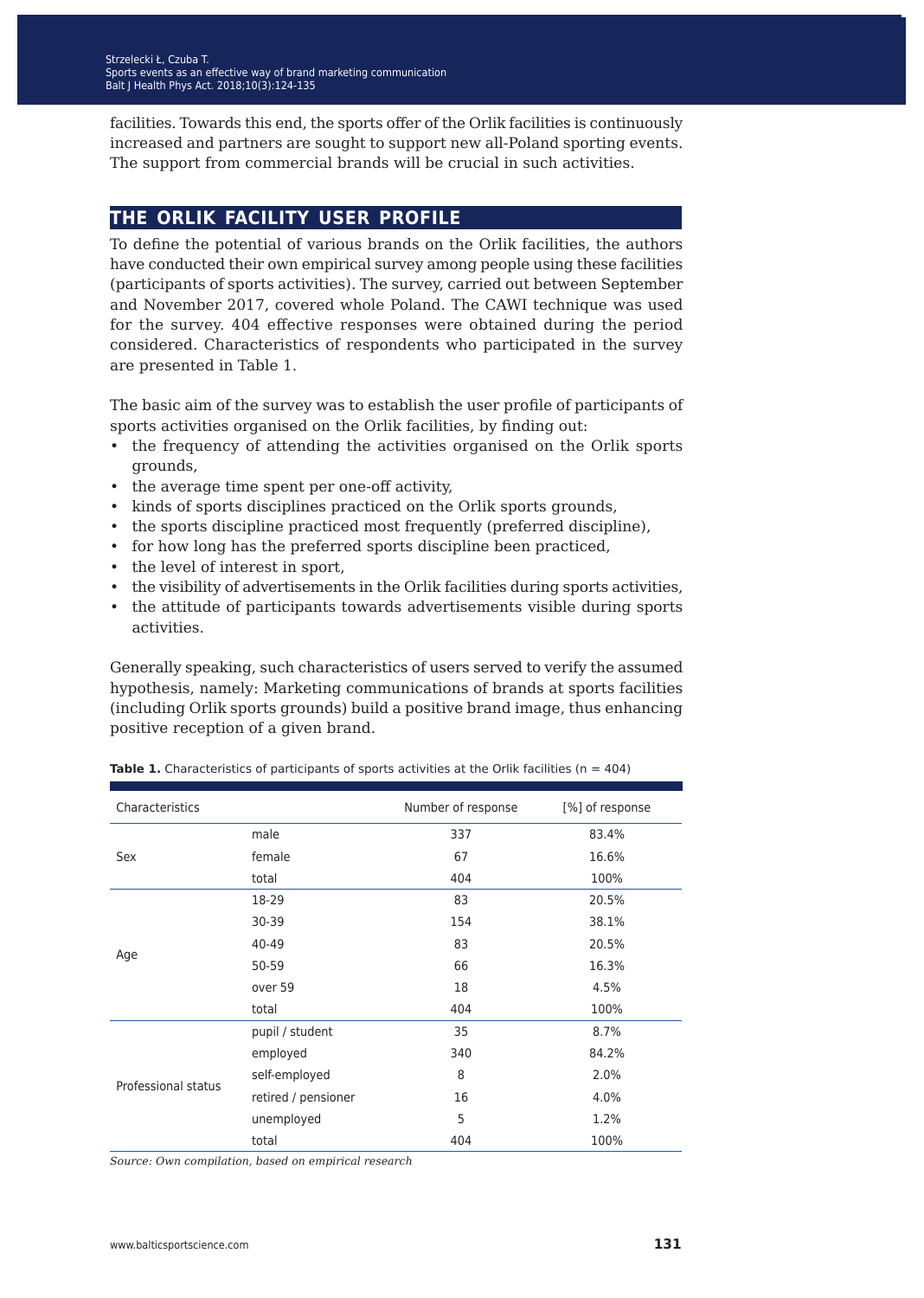The results of surveys conducted draw attention to the fact that participants of activities organised at the Orlik facilities include people of all ages, whereas the distribution of participants across age groups demonstrates that the biggest group are people between 30 and 39 (38%), and the smallest groups includes people over 59 (5%). These people participate in sport activities frequently. According to the survey, 53% of respondents participate in such activities more than twice a week. When analysing the frequency of participation in different age groups, an interesting observation may be made – most respondents from each age group declare that they participate in sporting activities more than twice per week (Fig. 2).



#### *Source: Own compilation, based on empirical research*

For 56% of respondents, the duration of a one-off activity is between 1 and 2 hours. The age category of participants has no significant impact on the duration of a one-off activity (Fig. 3). Considering the frequency and duration of a oneoff activity, it may be concluded that most people practicing sport at the Orlik facilities spend there up to 4 hours a week. The amount of time spent there makes it possible for well-constructed marketing communication to have a wide audience, provided that the message is carefully tailored for the target group.



Fig. 3. The duration of one-off activities at the Orlik facilities, broken down by age groups

*Source: Own compilation, based on empirical research*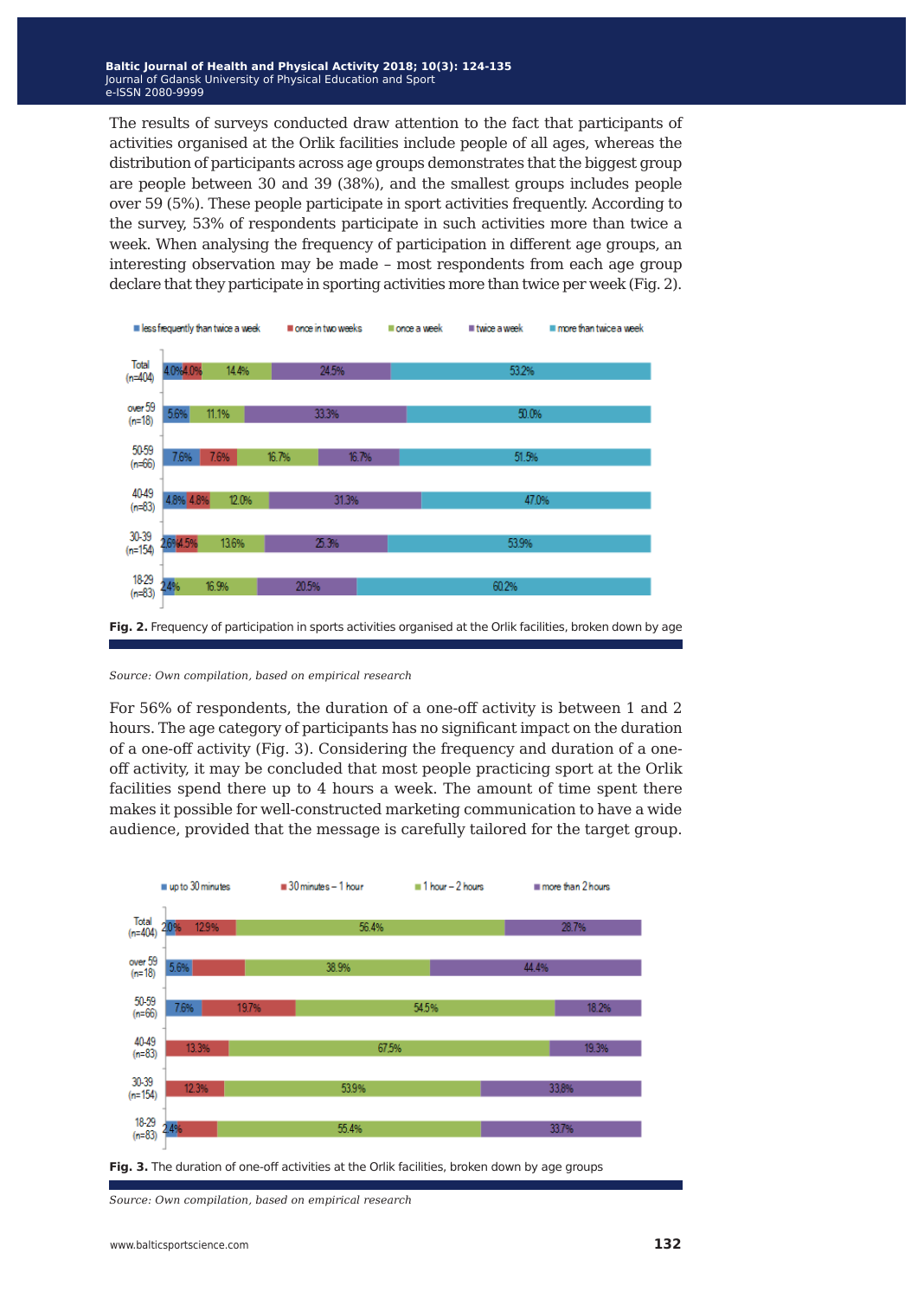It is noteworthy that people practice various sports disciplines at the Orlik facilities, with football being the most popular. Apart from football, other sports are also played, creating the possibility for exposure of various sports brands, not just those associated with football. Other brands, rather loosely connected with sport, may also be advertised (Fig. 4).



*Source: Own compilation, based on empirical research* 

The respondents have also been asked if they are interested in sport. 66% have answered that they are generally interested in sport and keep track of most sporting events. 27% of respondents follow selected sports events (events they are interested in), 5% keep track of a single sports discipline ‒ their preferred one, and merely 2% are not interested in sport at all. The above results confirm the opinion about the mass character of sport in Poland. Concomitantly, people participating in sports activities barely notice any advertisements (e.g. billboards, exposure of various brands) at the Orlik facilities - only 36% of respondents have noticed some advertisements, mostly of local brands. No other brands have been noticed, simply because there have not been any advertised. This may be a challenge and at the same time an unexploited potential for various companies, services and products. The question on the attitude of people practicing sport at the Orlik facilities towards potential advertisements or brand exposition has served to find additional evidence in support of the above statement. 35% of respondents have stated that they would not mind advertisements, whereas 24% claim that companies advertising their products at the Orlik facilities would be more positively perceived. Only 10% of respondents would find advertisements annoying, and 31% have no opinion on the issue. A similar distribution of answers is observed for all age categories of sports participants (Fig. 5).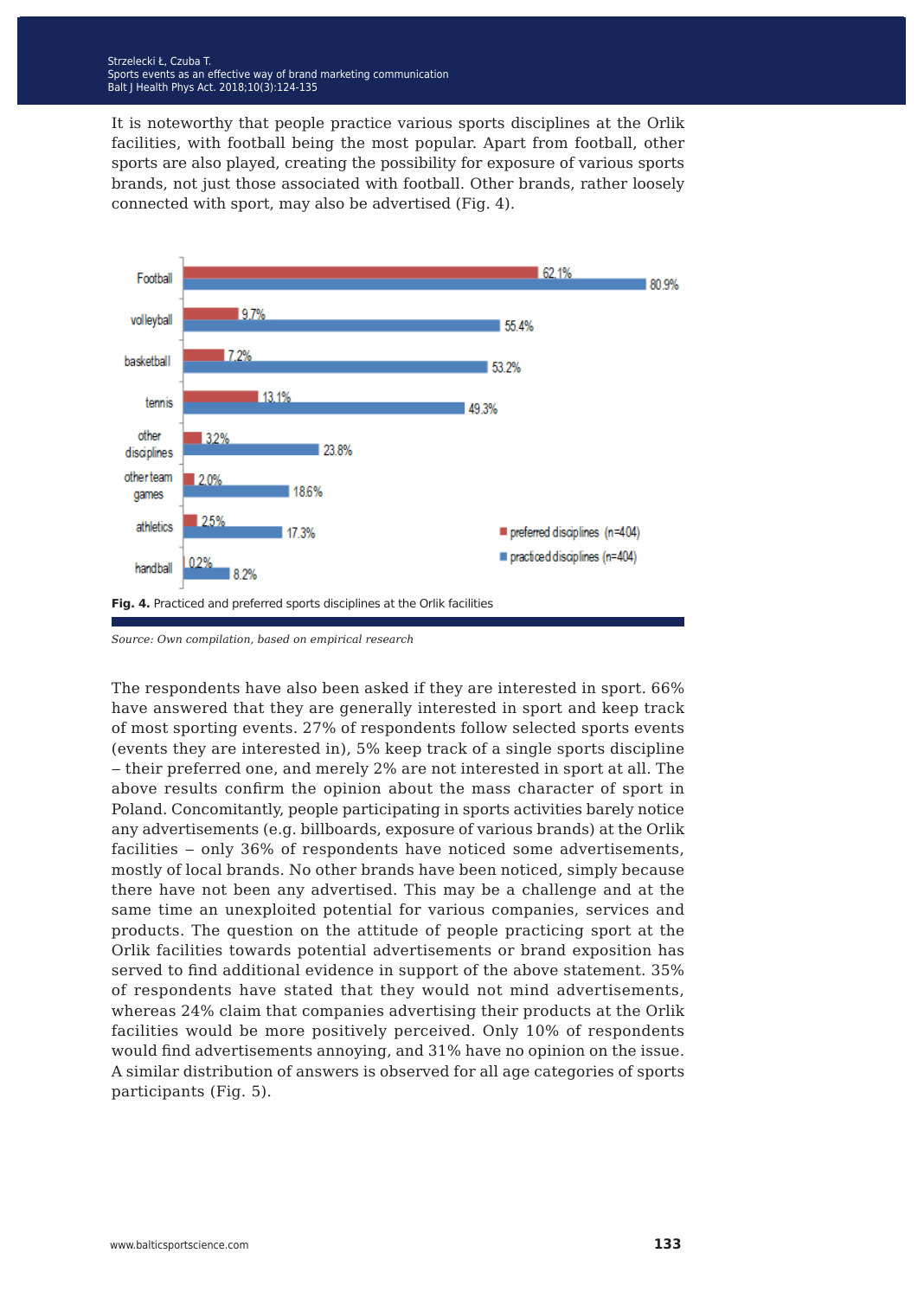

Fig. 5. If some advertisements of various companies or products appeared at the Orlik facilities, what would be your attitude towards such advertisements?

#### **conclusions**

Understanding what marketing in sport is today opens new areas for marketing communication, unexploited thus far. The mass nature of sport may, with support of marketing, contribute to building a positive brand image, not only in the target group, but also in a wider social environment. Marketing communication, properly constructed, should be subordinated to this goal. If a suitable market niche is found, such communication will have a positive effect on the sender of the message. The Orlik sports facilities should be considered as such a niche. Thanks to the large number of these facilities and of events organised there, Orliks may become a productive place for brand exposure (this opportunity has not been used so far). Exposing brand in this place (in accordance with survey results) will be successful, enhancing brand image and promoting its positive perception. Awareness that brand exposure does not disturb sport participants and that brands are perceived positively leads to the conclusion that such an opportunity must not be wasted. All parties involved in such a relationship will profit from it: the sender of the message and its recipient as well as the owner of facilities. However, the proper marketing and financial relation between all the stakeholders may pose a problem.

#### **references**

- [1] Altkorn J, Kramer T. Leksykon marketingu [Marketing lexicon]. Warszawa: PWE; 1998. Polish.
- [2] Basińska-Zych A, Hołderna-Mielcarek B. Eventy sportowe jako element strategii marketingowej miasta [Sports events as an element of the city's marketing strategy]. Zeszyty Naukowe Wyższej Szkoły Bankowej w Poznaniu. 2015;63(6):53-78. Polish.
- [3] Demel M, Skład A. Teoria wychowania fizycznego [Theory of physical education]. Warszawa; 1976. Polish.
- [4] Filo K, Lock D, Karg A. Sport and social media research: A rewiew. Sport Manag Rev. 2014;18(2):166- 171. <https://doi.org/10.1016/j.smr.2014.11.001>
- [5] Gajek K. Media społecznościowe jako ważny element komunikacji zewnętrznej organizacji sportowej [Social media as an important element of external sports organization communication]. Quality in Sport. 2016;1(5):39-51. Polish.
- [6] Godlewski P. Globalny i lokalny wymiar współczesnego sportu [Global and local dimension of modern sport]. Zeszyty Naukowe Nr 689, Ekonomiczne problemy usług Nr 78. Uniwersytet Szczeciński; 2011. Polish. <https://doi.org/10.12775/QS.2016.004>
- [7] Hermanns A, Riedmüller F, eds. Management Handbuch. Sport-Marketing, Verlag Vahlen, München; 2001. German.

*Source: Own compilation, based on empirical research*